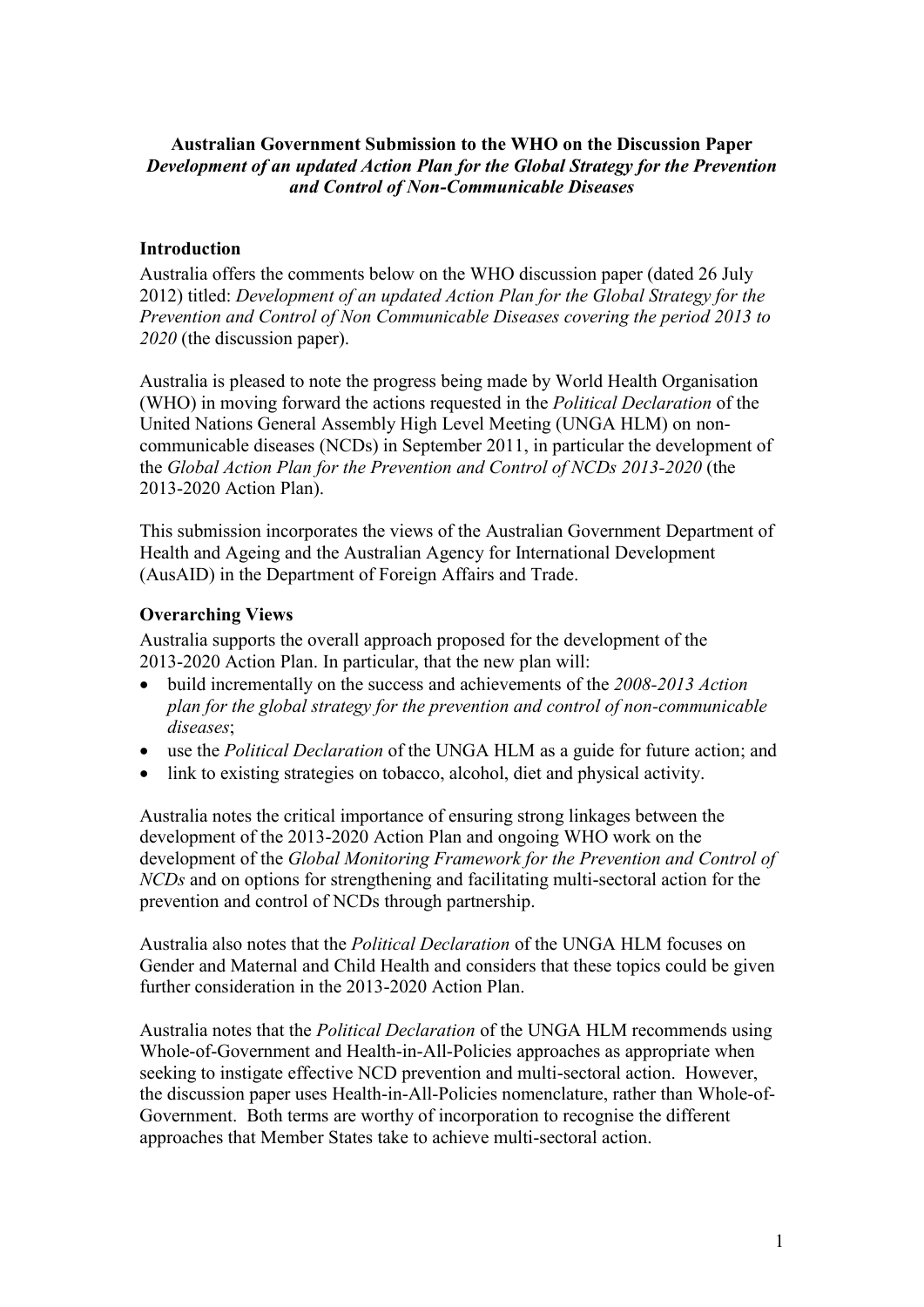### **Responses to Questions Posed in the Discussion Paper**

The WHO Discussion Paper raises questions on pages 17-18. This submission provides comments against these questions below.

#### *Accelerated National Response (page 17)*

The goal of the Action Plan should be about implementation of the political declaration. It should not be limited to the 25% mortality reduction target, which is a key objective, but which on its own overlooks the need to focus on prevention.

Australia supports the inclusion of an objective focusing on strengthening capacity and accelerating national action in the 2013-2020 Action Plan by building affordable health systems through equitable distribution of resources and by addressing barriers hindering access to services. Through AusAID, Australia carries out health system strengthening activities to foster the development of effective and functioning health systems in developing countries. Building stronger health systems means being equipped with necessary components, such as human resources, access to medicine and sustainable financing. Australia believes that efforts to accelerate national action in the 2013-2020 Action Plan need to be context specific and place countries" agendas first.

In promoting "best buys" within the final 2013-2020 Action Plan, it will be important to acknowledge that there needs to be some flexibility in determining best buys within Member States. Linked to this is how the Action Plan reflects the agreed actions on the existing strategies and resolutions on NCD issues. For example, Member States will already have some existing obligations so the 'costing tool for national scale-up of NCD best buys" needs to be user friendly and able to provide practical advice for implementation in resource poor settings.

Consideration needs to be given to the balance between prevention, control and treatment with greater clarity provided on the relative focus that is likely to be given to population-wide versus individually-focused interventions.

There is a strong focus on research in the Discussion Paper which is welcomed. For example, the paper mentions stronger evidence of the benefits of, and interventions, for increased physical activity. Australia has made investments in the Pacific region through the Australian Sports Outreach Program which is supported by the evidence. There may also be a need to consider medicines research and development to deliver medicines for neglected diseases.

As well, there is a need to ensure links to existing strategies and interventions, for example, the WHO strategies on tobacco, alcohol, diet, physical activity and prevention and control of viral hepatitis.

The previous Action Plan was very clearly focussed on the main four NCDs. Whilst this is supported, to take account of the Political Declaration, this new plan will need to consider other conditions such as mental health, oral health and eye health.

#### *Increase and prioritise budgetary allocations for addressing NCDs (page 17)*

Australia notes references to sustainable financing in the discussion paper including the issue of investing adequately in best buys and proposals for innovative funding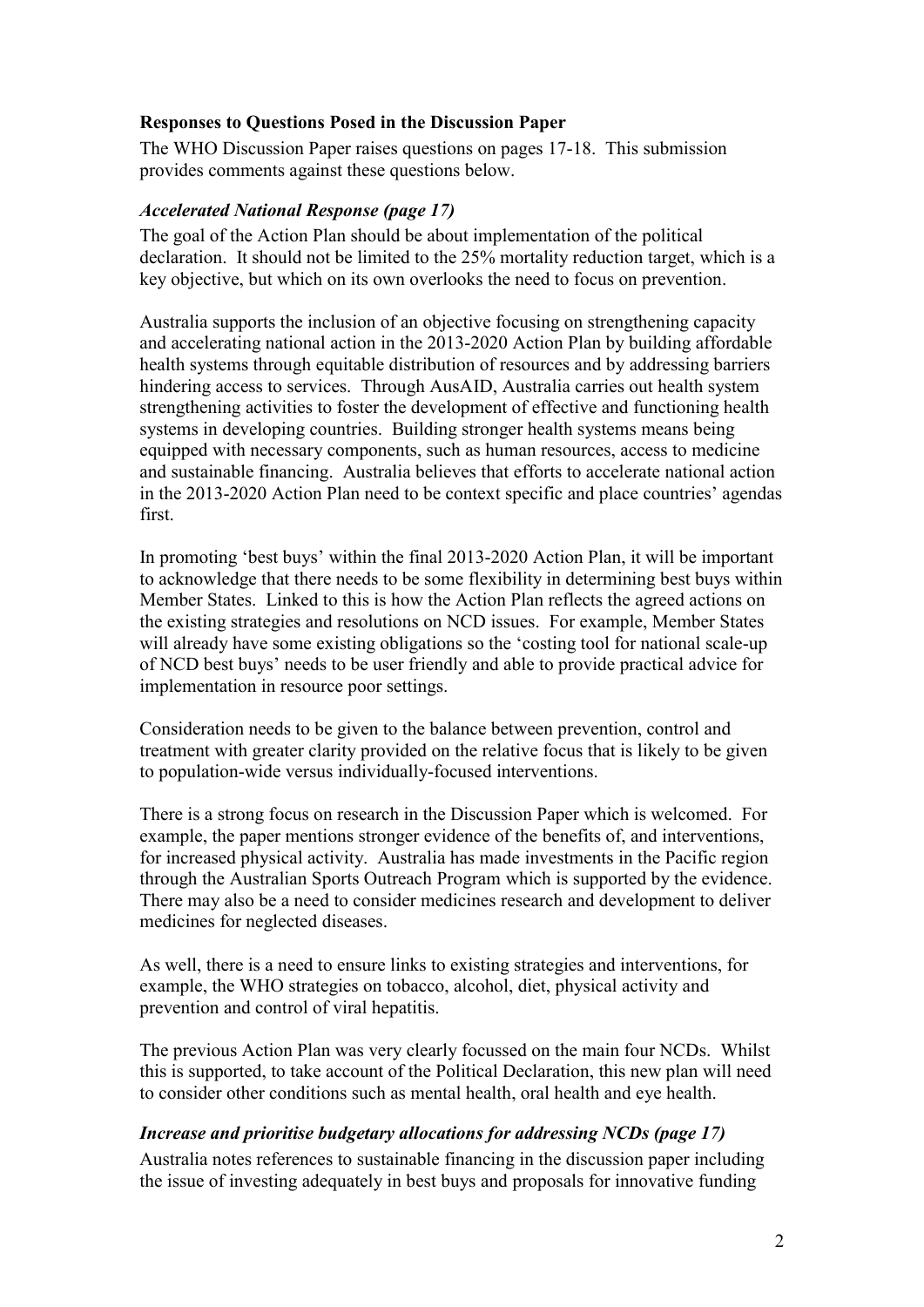mechanisms (bi-lateral, global pooled) or increased taxation as options to raise revenue. Multi-sectoral approaches are suggested (Whole-of-Government action, responsible stewardship, etc) for the deployment of funds but the discussion paper does not discuss the option of complementing and leveraging off existing intergovernmental financing reforms. The Plan will also need to ensure that proposals around taxation fit within the mandate of the WHO.

Synergising NCD investments with current financing reforms helps integrate health priorities within Whole-of-Government planning and budget processes and helps make investments in building an affordable and efficient health system more sustainable. The 2013-2020 Action Plan will also need to reference the role of the private sector, which is crucial for countries where the majority of health services are provided by the private sector.

### *Roles and responsibilities of civil society and the private sector (page 17)*

Australia acknowledges that the following topics are important areas to be considered by Member States when seeking to improve prevention and control of NCDs:

- reduction of salt in processed food:
- the reduction in industrially-produced trans-fatty acids from the food supply; and
- improving access to essential medicines and technologies.

Australia also acknowledges the need to engage non-government actors and key stakeholders, civil society and the private sector, in collaborative partnerships to promote health and to reduce NCD risk factors in relation to these issues. Such engagement needs to be evidenced-based, cost effective and linked to the broader directions outlined in the *Political Declaration* of the UNGA HLM.

Australia notes from its own experience that often a mix of regulatory and selfregulatory approaches is needed for dealing with many of these issues. Regulation can also take significant financial resources and time to develop. For sustained action, progress can be slow so governments need to prioritise actions in partnership with industry.

The 2013-20 Action Plan should be flexible enough to allow Member States to develop their own mix of regulatory and industry self-regulatory tools in consultation with private sector partners to suit country-specific circumstances.

### *Partnerships (page 18)*

Australia notes the ongoing work being carried out in this area by the WHO on options for strengthening and facilitating multi-sectoral action for the prevention and control of NCDs through partnership. Australia considers it critical that the 2013-2020 Action Plan link effectively with this work.

Australia agrees with the WHO approach of identifying multiple policy levers to target priority issues as well as using more formal multi-sectoral approaches. While particular strategies have worked in Australia at a point in time, it will be important that the 2013-2020 Action Plan recognises that Member States face differing circumstances and only broad guidance would be applicable across countries.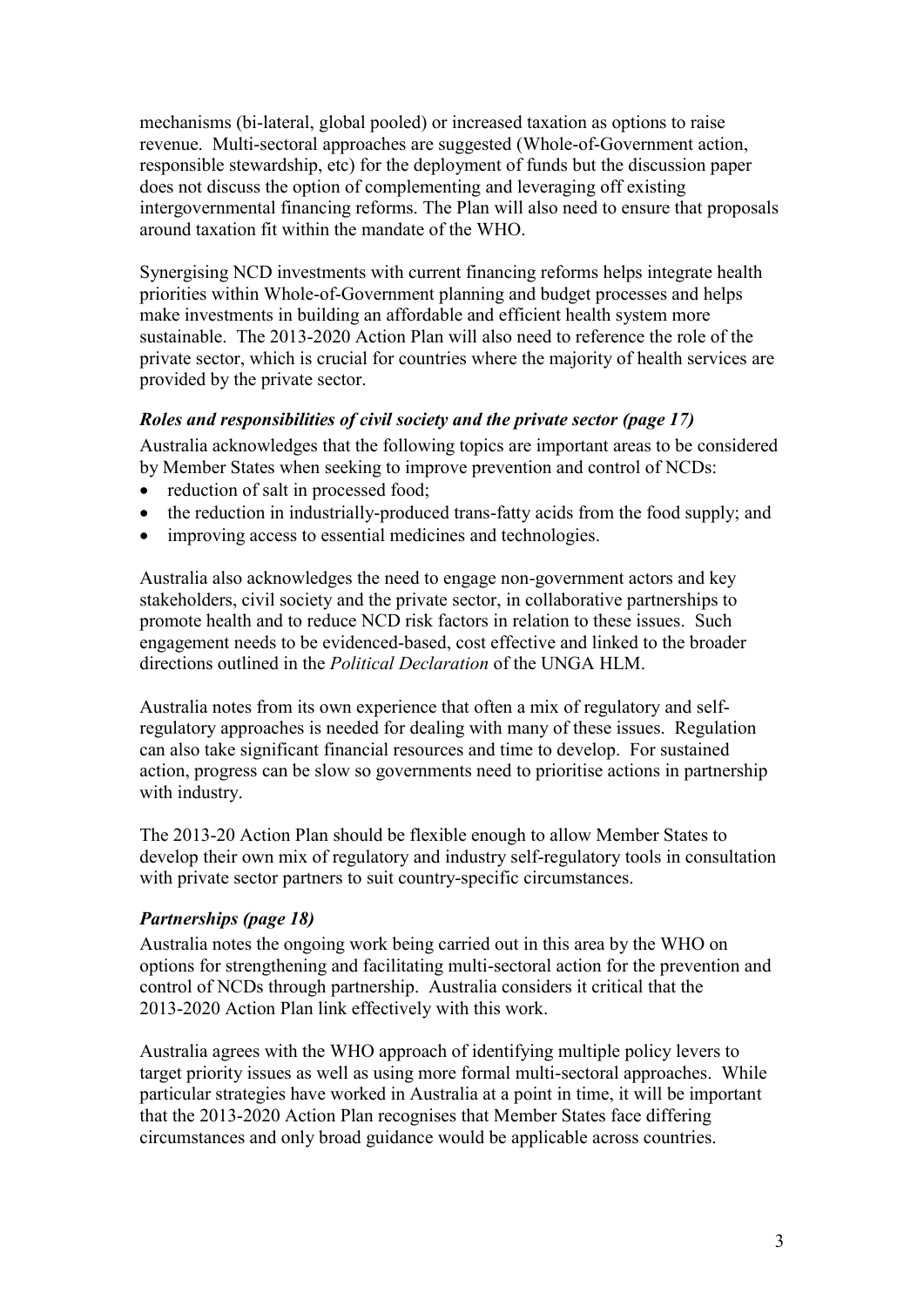Further information on Australia"s position in relation to WHO work on multisectoral action to address NCDs can be found at <http://www.health.gov.au/internet/main/publishing.nsf/Content/waon>

## *Monitoring (page 18)*

Australia notes the ongoing work being carried out in this area by the WHO on the *Global Monitoring Framework for the Prevention and Control of NCDs*. Integrating this work and the 2013-2020 Action Plan will strengthen both initiatives.

Recognising the work that is being done on the development of the Global Monitoring Framework, some caution will be needed to manage any further reporting introduced against the action plan.

### *Post 2015 UN Development Agenda (page 18)*

Australia considers that in combination with the *Global Monitoring Framework for the Prevention and Control of NCDs* and work on strengthening and facilitating multisectoral action for the prevention and control of NCDs, the development of the 2013- 2020 Action Plan will provide a strong platform for influencing and, in turn, implementing the Post-2015 Development Agenda and goals.

### **Other Issues**

### *Proposed objectives of Action Plan (page 16)*

The text on page 16 around the proposed objectives for the Action Plan on international cooperation and revenue raising could be further clarified as it is unclear why partnerships and co-operation are drivers for revenue raising and whether revenue raising is at the national or international level. The objective on research may be somewhat limiting given the prioritised research agenda is from 2010 so the agenda may be out of date by the time the new Action Plan begins. The objective to create interconnections already seems to be covered by creating political and public awareness of NCDs as a health and development issue.

# *Maternal and Child Health*

As identified in the *Political Declaration* of the UNGA HLM, there needs to be a strong focus on maternal and child health in the 2013-2020 Action Plan. Good health is important at all stages of life. Under-nutrition in the womb may increase risk of disease in adult life, such as circulatory diseases and diabetes. Obese or overweight adolescents run the risk of developing chronic diseases, such as diabetes, circulatory disease and cancer in adult life.

### *Gender/Indigenous*

The global burden of low health status remains on the poorest people, including those in middle-income countries. It is for these reasons that we must work to ensure equity in health outcomes and that the poor are accounted for. As party of any discussion on equity of health outcomes, there are important Indigenous and gender dimensions to consider which must be addressed in the 2013-2020 Action Plan. For example, the burden of care for ill or disabled older family members tends to fall on women and, considering women are often the care givers for not only their children but subsequently their grandchildren, investing in the lives of mothers and their children is cost effective, increases productivity and promotes social stability.